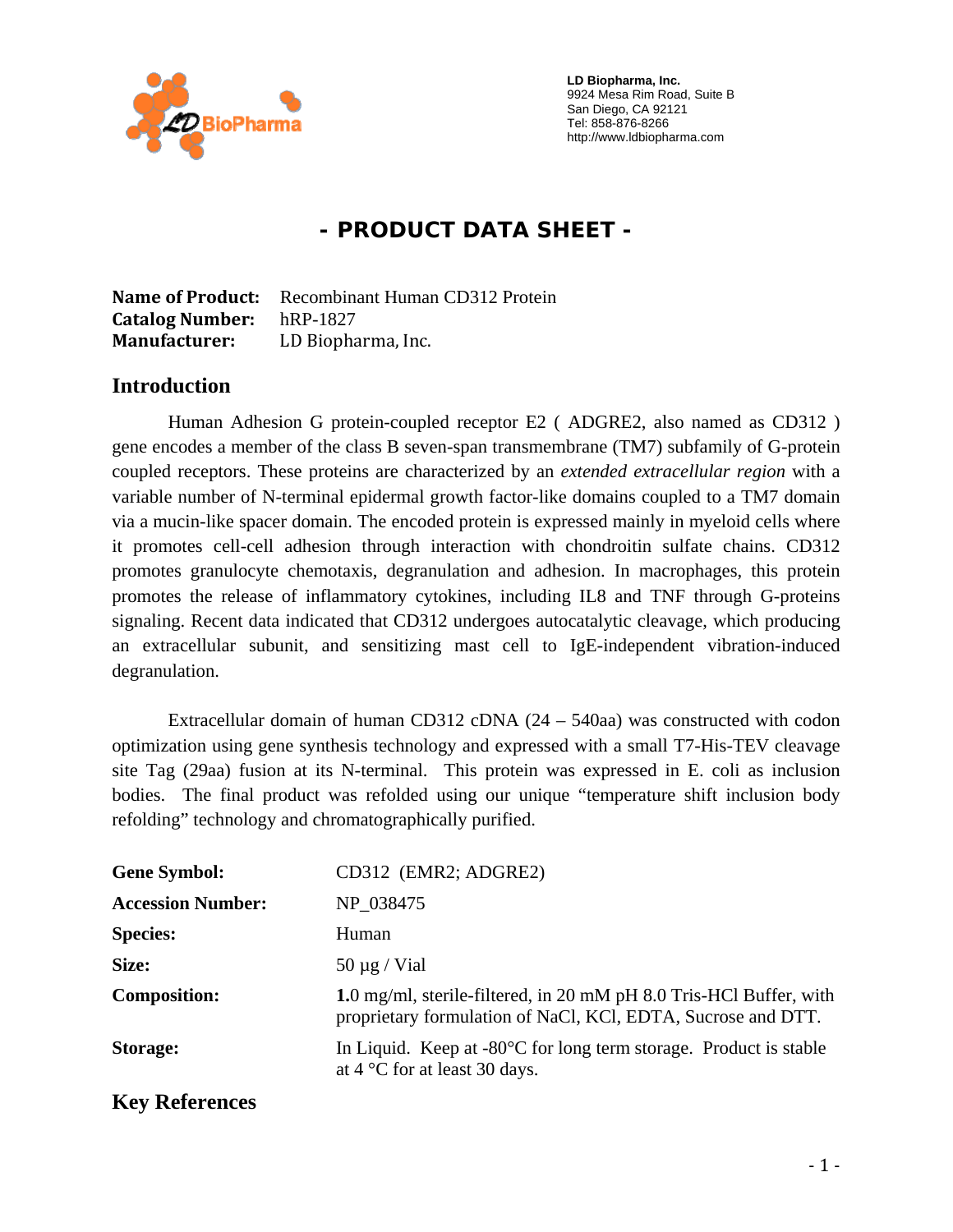

 **LD Biopharma, Inc.**  9924 Mesa Rim Road, Suite B San Diego, CA 92121 Tel: 858-876-8266 http://www.ldbiopharma.com

 Boyden SE, *Vibratory Urticaria Associated with a Missense Variant in ADGRE2.* N Engl Med.Feb 3, DOI:10.1056/NEJMoa1500611 (2016)

 Huang YS, et al., *Activation of myeloid cell-specific adhesion class Gprotein-coupled receptor EMR2 via ligation-induced translocation and interaction of receptor subunits in lipid raft microdomains.* Mol. Cell. Biol. 32 (8), 1408-1420 (2012)

 Chen TY, et al., *EMR2 receptor ligation modulates cytokine secretion profiles and cell survival of lipopolysaccharide-treated neutrophils* Chang Gung Med J 34 (5), 468-477 (2011)

 Bjarnadottir TK, *Identification of novel splice variants of Adhesion Gprotein-coupled receptors.* Gene 387 (1-2), 38-48 (2007)

# **Applications**

- 1. May be used for in vitro CD312 mediated various cell chemotaxis, degranulation and adhesion regulation study with this protein either as soluble factor or as coating matrix protein.
- 2. May be used for protein-protein interaction mapping.
- 3. Potential biomarker/therapeutic protein for various cancer treatment by targeting CD312 with specific antibody.
- 4. As immunogen for specific antibody production.

## **Quality Control**

Purity:  $> 90\%$  by SDS-PAGE.

## **Recombinant Protein Sequence**

MASMTGGQQMGRGHHHHHHENLYFQGGEFQDSRGCARWCPQDSSCVNATACRCNPGFSSFSEII TTPMETCDDINECATLSKVSCGKFSDCWNTEGSYDCVCSPGYEPVSGAKTFKNESENTCQDVDE CQQNPRLCKSYGTCVNTLGSYTCQCLPGFKLKPEDPKLCTDVNECTSGQNPCHSSTHCLNNVGS YQCRCRPGWQPIPGSPNGPNNTVCEDVDECSSGQHQCDSSTVCFNTVGSYSCRCRPGWKPRHGI PNNQKDTVCEDMTFSTWTPPPGVHSQTLSRFFDKVQDLGRDYKPGLANNTIQSILQALDELLEA PGDLETLPRLQQHCVASHLLDGLEDVLRGLSKNLSNGLLNFSYPAGTELSLEVQKQVDRSVTLR QNQAVMQLDWNQAQKSGDPGPSVVGLVSIPGMGKLLAEAPLVLEPEKQMLLHETHQGLLQDGSP ILLSDVISAFLSNNDTQNLSSPVTFTFSHRSVIPRQKVLCVFWEHGQNGCGHWATTGCSTIGTR DTSTICRCTHLSSFAVLMAHYDVQEEDPVLTVIT